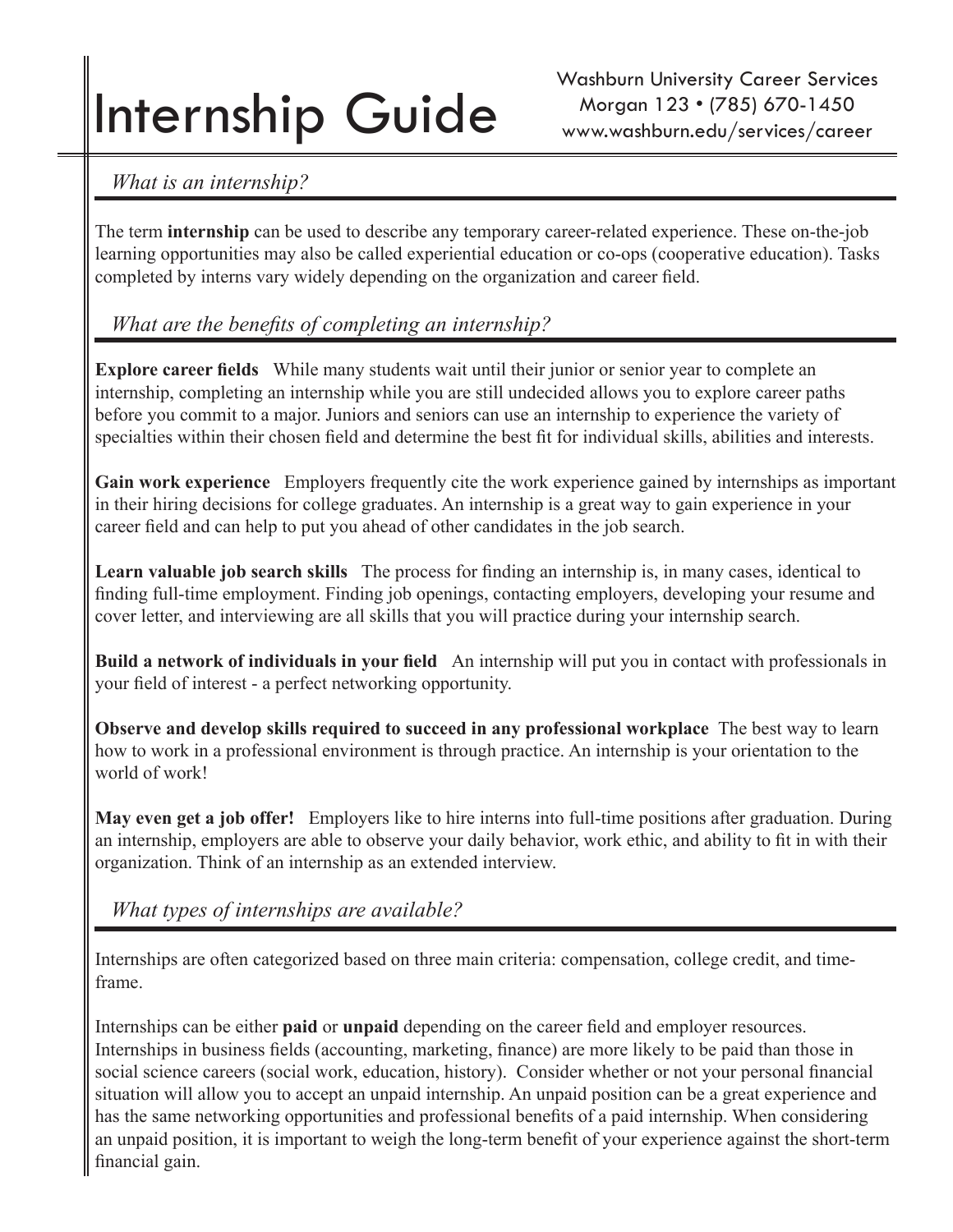If you will receive **college credit** for your internship you need to contact your academic department to arrange this. Internships that are for college credit may require you to enroll in an internship course and have a faculty advisor. Each department handles internship credit differently so be sure to check with your advisor before accepting or beginning an internship. Internships for which you do not receive college credit are still valuable experiences.

The length of internships varies, however students commonly complete internships over the **summer** or **during a semester** while taking classes. Summer internships are more frequently full-time, while internships completed during the semester tend to be fewer hours per week to allow students to continue to take classes. In the early stages of your internship search, consider which option fits into your schedule. Location of an internship also is a factor; summer internships can be found nationwide or internationally, while semester internships may have to be local.

During your internship search you may run across the term **co-op**. A co-op, or cooperative education, experience is typically a semester of full-time employment. Students in a traditional co-op setting do not take college courses during the co-op. Employers may use the term internship and co-op interchangeably so be sure to ask about the employment time-frame and expectations.

## *How do I find an internship?*

**Clarify Your Goals** When conducting an internship search, many students go straight to job postings and skip this critical step. Your internship is only as valuable as the time, thought and effort you put in to your experience. Before beginning your internship search, think about what you want to gain from your experience. A meaningful choice of an internship is going to be far more beneficial to your future career.

#### Questions to consider

#### **Goals**:

- Do I want to explore an unknown career field? Select a major?
- Gain experience within my chosen field?
- What types of projects would I like to be involved in?
- What skills would I like to develop?

#### **Logistics**:

- Do I need a local internship? Can I accept an internship in another state or country?
- When would be the best time for me to complete an internship?
- Can I accept an unpaid position?
- Do I want to receive credit towards graduation? Does my major require an internship?

**Research/Find Positions** The process of finding an internship is the same process you will use to find a fulltime position after graduation. Begin by researching companies or looking through position postings to find opportunities. Narrowing your search based on the answers to the above questions will be helpful.

## *Places to Search:*

**BodJobs** is a job and internship search site specifically for Washburn students! Your free account allows you to search through internship and full-time or part-time job postings. BodJobs also allows you to upload your resume, apply for positions, search the Employer Database, sign up for on-campus interviews and learn about upcoming Career Services events.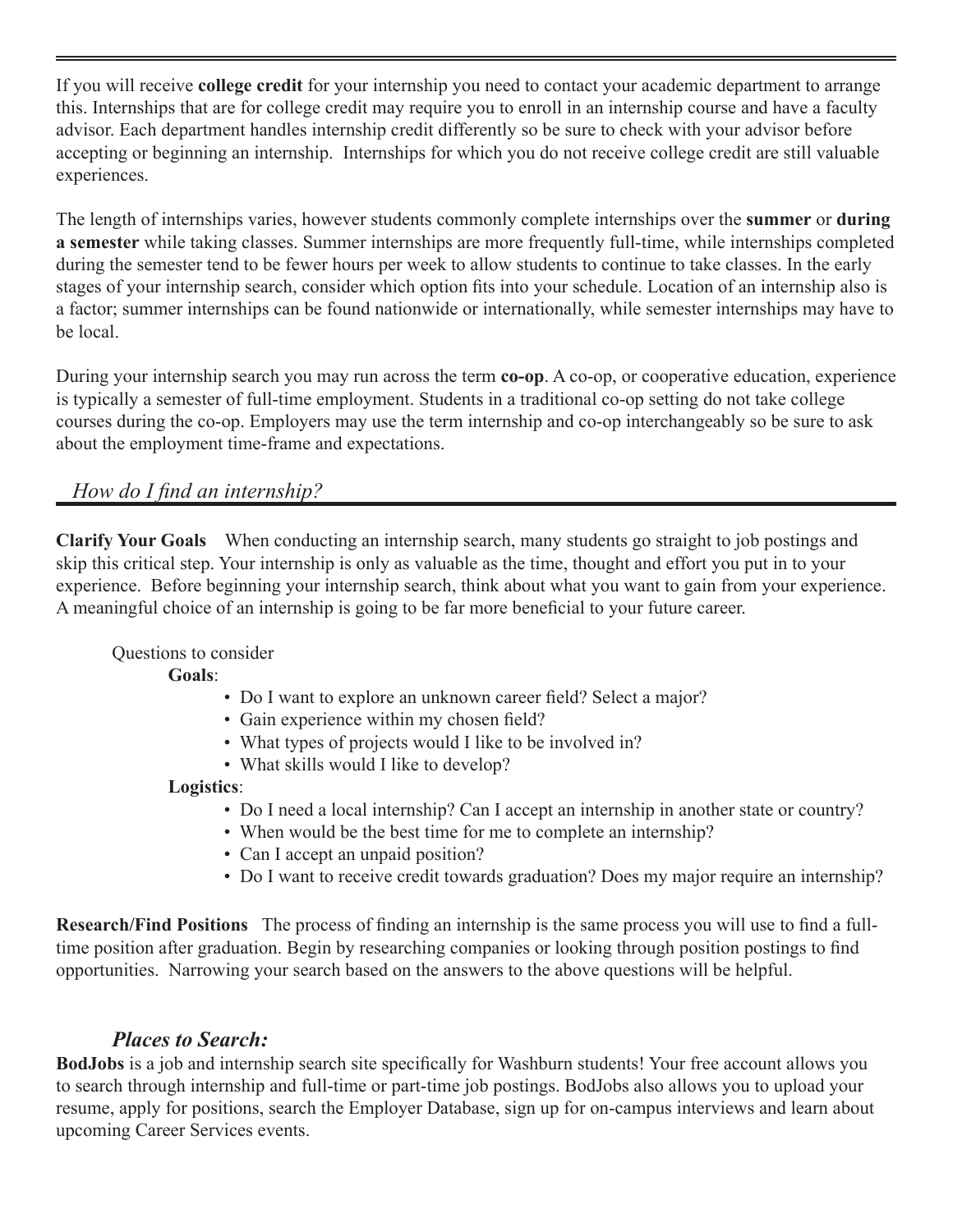**Internships.com** is a great resource for your internship search. Internships.com is an internship posting site that includes the ability to search by major/interest area, compensation type, and location (includes all regions of the United States and international listings). Access to Internships.com is free for any Washburn student. Instructions on how to access Internships.com are located in the Resource Library section of the BodJobs homepage. You will need to create a BodJobs account before you can use Internships.com. Many up-to-date internships are listed so be sure to check out this valuable tool!

**Academic Department** Your academic department may have information about internships available for your major. Check with your department advisor to see what resources are available.

**Career Fairs** are a great way to meet with potential internship employers. WU Career Services organizes the *Career and Graduate School Fair* every September and the *Career Fair* each February. Both events are held in Lee Arena and are open to all students, alumni, and community members. Prior to each event, a list of employers can be found at www.washburn.edu/services/career. Information on other career fairs can also be found here.

Before attending a career fair, update and polish your resume and research the companies attending. Target a few that interest you and prepare questions specific to that employer. Be sure to know your internships goals and what you have to offer an employer.

**Professional organizations** frequently have student chapters or lower student membership fees. Joining an organization can provide networking opportunities and allow you to attend conferences in your area of interest. Organizations may have their own job search sites where you can look for internship opportunities.

**Creating your own internship** Not finding the type of experience you are seeking? Have the perfect experience with the ideal company in mind? Consider approaching an organization about creating your own internship. While these internships are less likely to be paid, creating your own internship can be a very rewarding experience. The key to creating your own internship is to target a specific organization and how your skills and experience can assist the employer. Try approaching smaller, local organizations with your resume and several ideas on how you can benefit the organization. Larger organizations often have a formal internship program already in place, but smaller organizations offer more flexibility to create new internships.

## *What is the application and selection process for internships?*

The application and interview process for internships is the same you will use when seeking a full-time position. Career Services in Morgan 123 has information on each of these topics and is available to assist with each step.

**Begin applying for internships early** If you are planning to complete a summer internship, begin your search over winter break or earlier! Many internship programs have strict application deadlines; with an early start and an organized search you can avoid missing important dates.

**Resume /Cover Letter** The resume and cover letter are your opportunity to introduce yourself to an employer and demonstrate how your skills and experiences would benefit the organization. Many candidates make the mistake of creating one resume and cover letter to use with all job applications and assuming that the employer will understand why they are a good fit for the position. Instead tailor your resume and cover letter to each position you apply for. Pay close attention to the job description and focus on how your skills and experiences match the requirements of the position. Listing related coursework can help you demonstrate your knowledge and experience gained through your college classes.